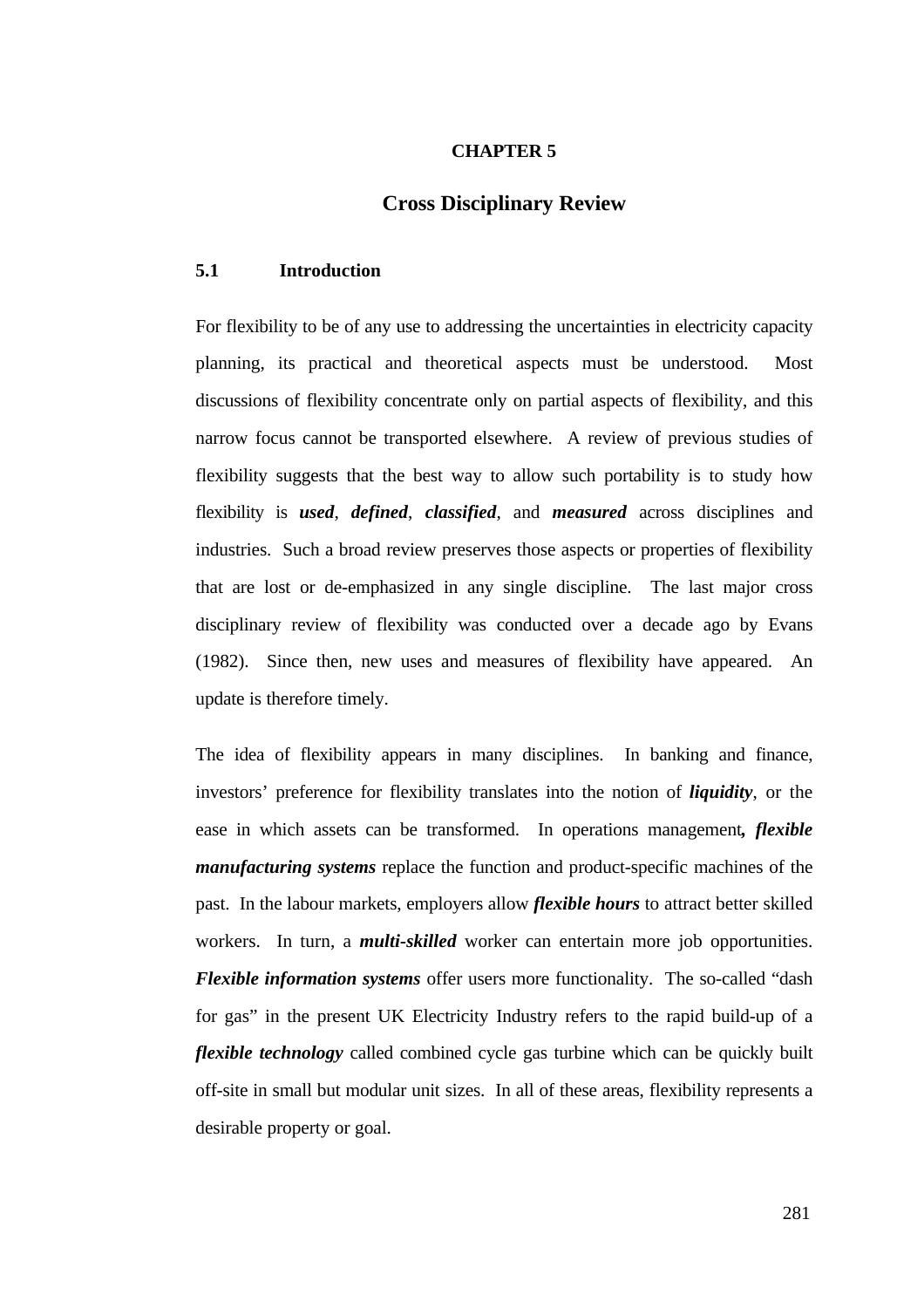In spite of its popularity, flexibility has not received the formal recognition worthy of mature and well–defined concepts like optimality or profitability. Although its qualitative importance is obvious, methods of evaluating its quantitative impacts (Orr, 1967) remain elusive. Its usefulness may have been overlooked, particularly its potential contribution to aspects of modelling that are not well served by existing ideas.

This chapter reviews *definitions*, *applications*, and *measures* of flexibility and related words in the industries covered by the ABI-INFORM (1970 - 1994) CD-ROM. Research implications from this review and specific studies of flexibility are also noted. This review provides the basis for its conceptual development in the next chapter and its operationalisation in chapters 7 and 8 via measuring and modelling.

## **5.2 Energy Sector and Electricity Planning**

As early as the 1970's, utility executives had called for flexibility (Schroeder et al, 1981.) The need for flexibility in power generation planning has been suggested by Berrie and McGlade (1991), Vlahos (1990), Clark (1985), Borison (1982) and others, none of whom have defined nor shown how it can be used. This supports the contention of Hobbs et al (1992) that the importance of flexibility to planning is widely acknowledged, but the concept is rarely defined precisely, much less quantified.

Experience of deviations from plans has convinced Southern California Edison (SCE, 1992), a US utility, of the importance of flexibility in planning. Their method emphasizes planning flexibility by developing built-in "on and off ramps" that allow quick responses to changing conditions by means of first constructing plausible scenarios and then preparing flexible responses to each of them.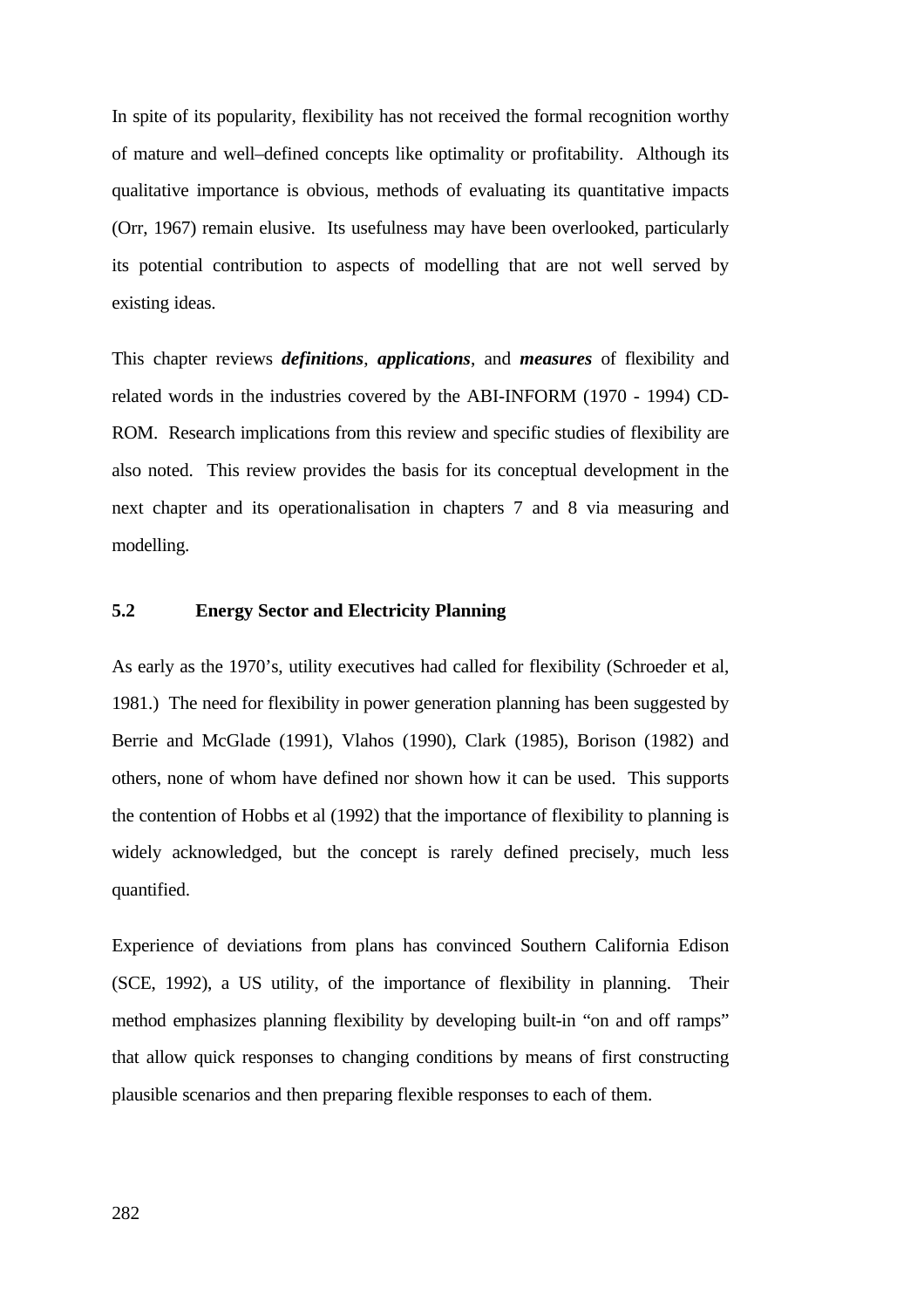Flexibility in planning (Hirst, 1990) comprises the selection of a resource portfolio that can be *easily adapted to various conditions*, e.g. small unit sizes, short lead times, and demand side management programmes. Approximating discrete supply to continuous demand, small plants could more easily follow load growth than large plants. Extending the argument to the extreme, a series of zero-lead time, infinitesimally small power plants can completely eliminate all periods of excess or deficit capacity. The drawback to maximal flexibility is that small plants cost more per kW of capacity and per kWh of output, i.e. no economy of scale. Another flexible planning approach (Yamayee and Hakimmashhadi, 1984) involves shortening the lead times for different types of plant through the use of option concepts. Such a plan contains flexible elements (options) and uses a decision rule to instil flexibility. CIGRE (1991) define flexibility as *the ability of the power system to adapt itself quickly to new circumstances to be permanently used in the best way*.

Evans (1982) lists four ways to induce flexibility so that positive consequences occur while avoiding negative ones. He considers them appropriate for research into flexibility in technology assessment. To illustrate their uses, we add our own examples from the electricity industry.

- 1) Flexibility is the ability to bend or change, as in physical malleability. The flexibility in a class of power plant that is decommissioned but maintained allows it to be reactivated if demand increases. The new type of combined cycle gas turbine plants have short lead times in construction, modular units, small unit sizes, and fast start-up and shut-down times. These characteristics enable the generator to meet shifts in demand more quickly.
- 2) Flexibility denotes *yielding to pressure* or *change triggered by a shift in environmental conditions*. Pumped hydro generators and night storage space heaters provide peak generating capacity by utilising cheap off-peak supplies of baseload capacity. When peak demand exceeds on-line capacity, water is forced through the turbines by gravity. Off-peak night storage units hold heat in bricks warmed up during the period when demand is lowest.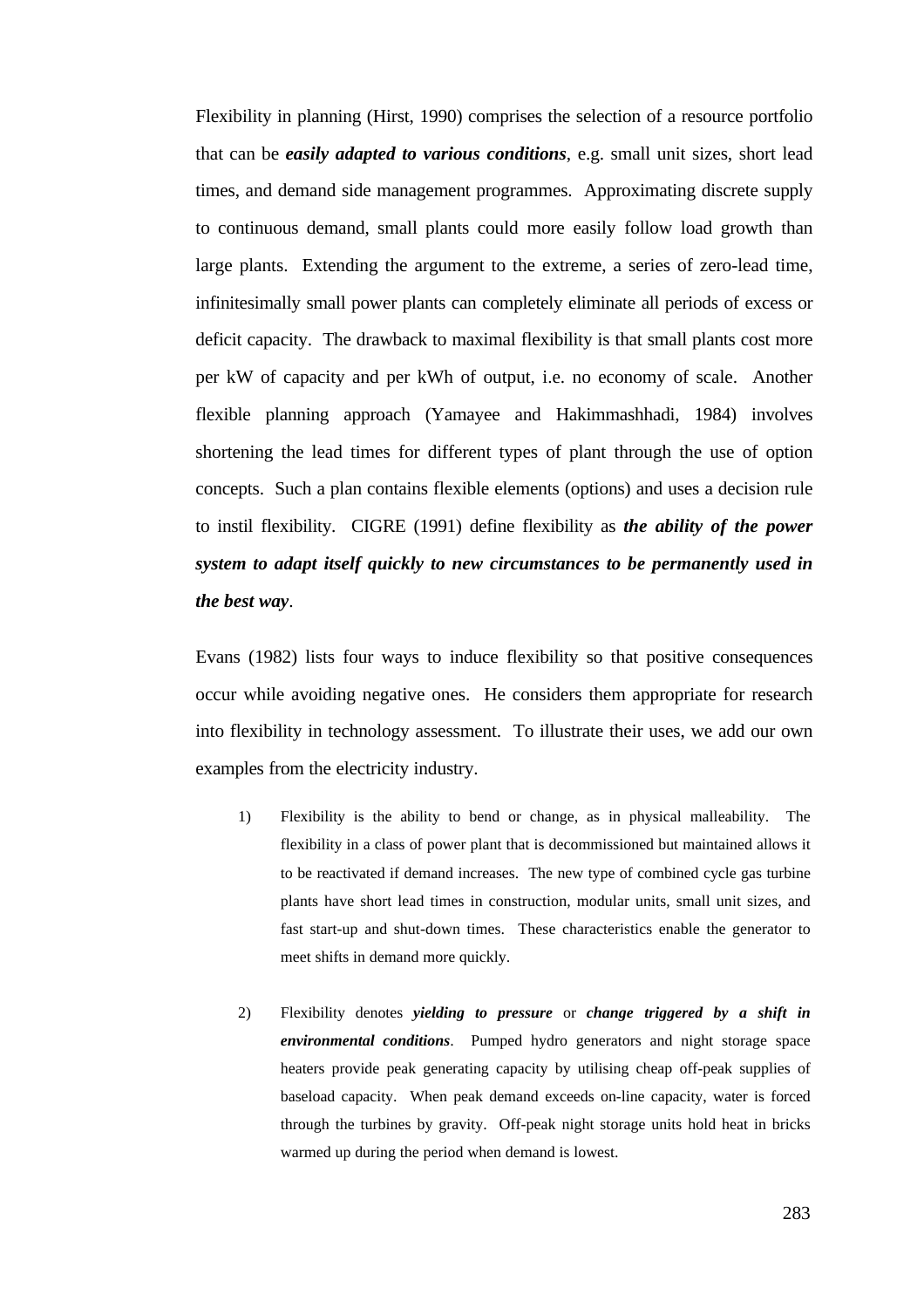- 3) Flexibility is the *susceptibility of modification* or *the ability to effect alterations*, such as the liquidity of an investment, a business, or a technological portfolio. Flexibility is achieved through the overall configuration (via balance, risk diversification, fuel diversification) rather than through the individual properties of various components. The flexibility of a capacity mix is determined by the ease in meeting different conditions of shifting demand levels and load duration curves.
- 4) Flexibility is the *capacity for ready adaptation to new situations*. A complex technological system is planned in such a way to accommodate variations in demand. One method is through reserve margins, i.e. surplus capacity. A flexible legal contract contains built-in clauses to enable orders to be cancelled or power to be bought or sold immediately. One flexible strategy suggested by Merkhofer (1975) justifies the cost of keeping options open by the expectation that additional information will permit the decision to be made more effectively later.

### **5.3 Economics**

Since the 1930's, flexibility has been recognised in separate studies as a component of a wide range of economic decisions. Despite the substantial theoretical attention in this area, Jones and Ostroy (1984) claim that it plays a limited role in conventional micro-economic theory due to the difficulty of defining flexibility for universal application. In other words, flexibility is not formal or central to any discipline, as it is *only desirable but not necessary*.

One of the earliest advocates, Stigler (1939) discusses the relationship between flexibility and *adaptability* by analysing average and marginal cost curves in the problem of choosing among alternative plants. Flexibility of operation allows a plant to be *passably efficient over a range of probable outputs***.** The amount of flexibility built into a plant depends on the costs and gains of flexibility, hence implying that *flexibility is not a free good*. A plant is flexible if it could produce a wide range of output quantities by incurring relatively small increases in average cost. This translates to a *flat average cost curve*, i.e. the flatter it is, the more flexible the firm.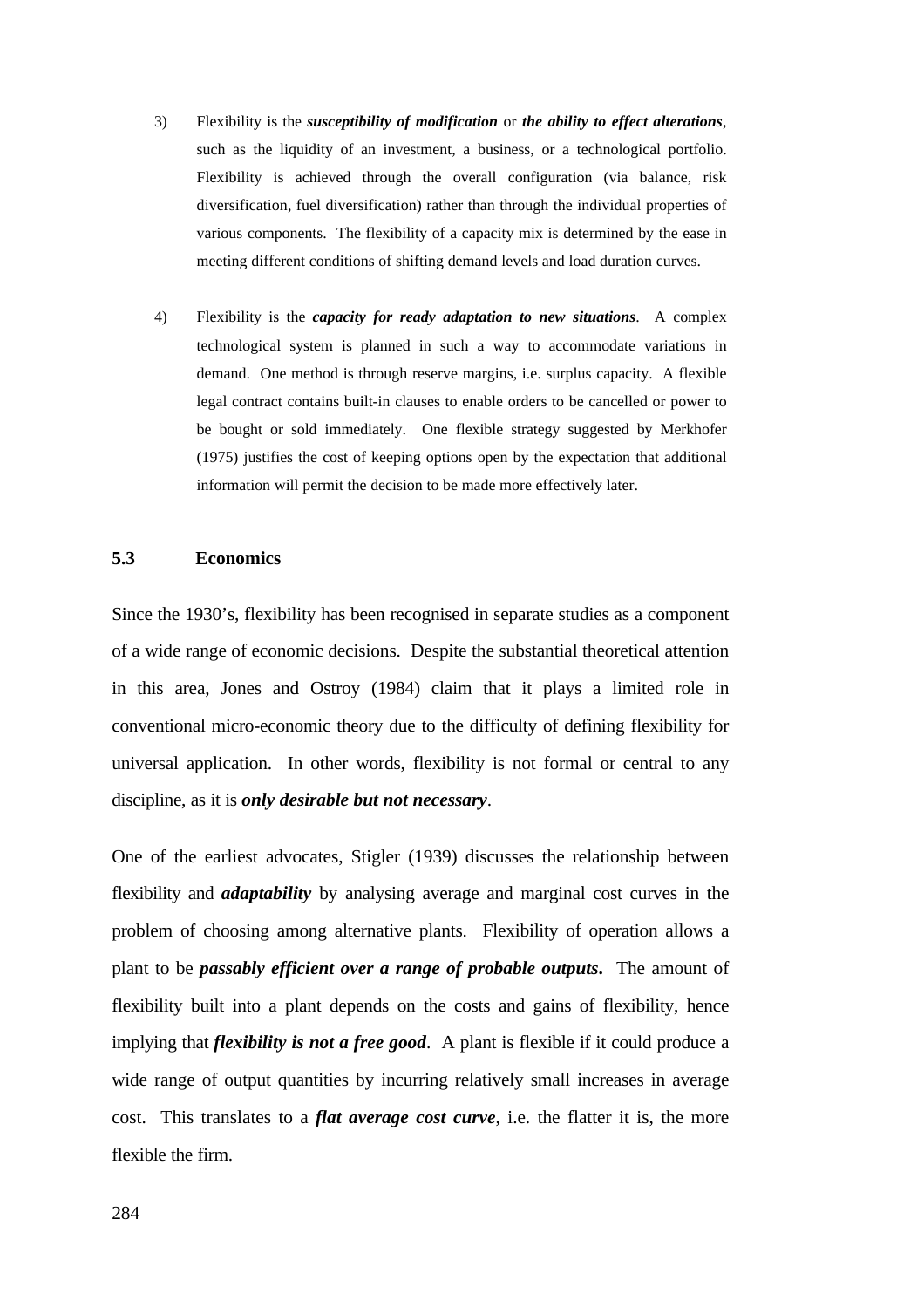From his chronological account of the development of flexibility in the economics literature, Carlsson (1984) concludes that flexibility gives a firm *the ability to deal with all forms of turbulence or uncertainty in the environment*.

## **5.4 Corporate Planning / Business Strategy**

The firm's need for flexibility directly depends on the stability of the environment in which it operates. Low flexibility is sufficient for stable environments, and high flexibility required for unstable environments. Supporting this argument, Mascarenhas (1981) describes two ways to realise this: increase options (hence its flexibility) or control its environment (make it more stable).

Flexibility is recognised as a key aspect of a firm's response to competitive markets. Flexible specialisation and integration (Gertler, 1988) are strategies for competition between firms, referring to the firm's ability to respond to fluctuations in market demand and to adopt new products quickly. Eppink (1978) notes that the more uncertain the situation, the more an organisation will need flexibility as a complement to planning. As such, it is a characteristic of an organisation that makes it less vulnerable to unforeseen strategic change.

In policy formation, Evans (1982) defines *strategic flexibility* as the *capability which aids repositioning when conditions change*. "Flexible" is propelled as a desirable trait of a planning strategy, structure, and plan. Later, Evans (1991) uses the polymorphous nature of flexibility to develop a framework for strategic flexibility.

In entrepreneurial management, Stevenson (1985) points out the difference between entrepreneurial and administrative decision making styles. Entrepreneurs value flexibility and tend to make commitments in stages thereby limiting the amount of commitment while staying flexible.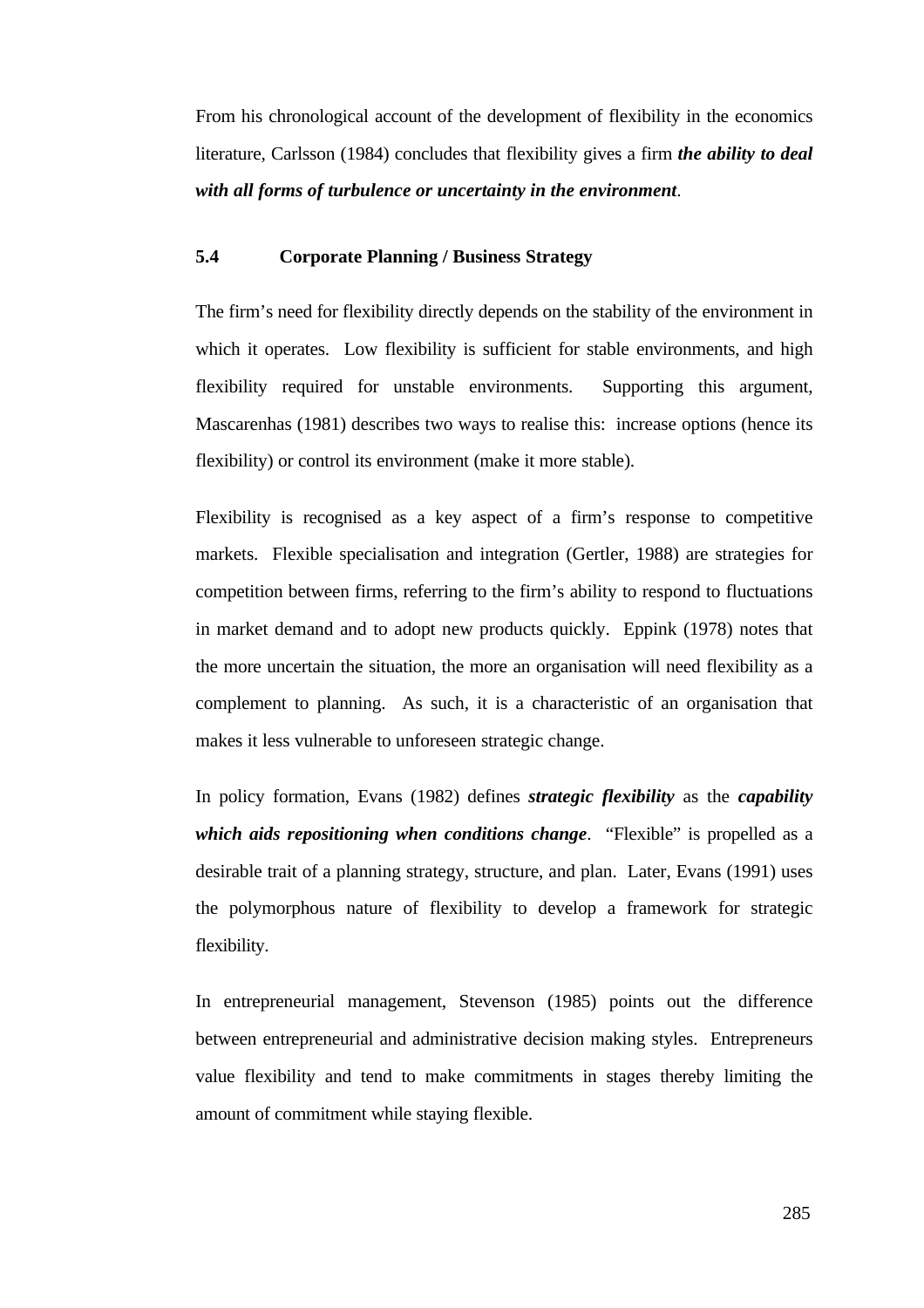### **5.5 Labour Markets**

Labour markets have witnessed the spread of flexibility in *employment practices*, *workforces*, and *career planning*. Against increasing rates of change and volatility of the labour market, *flexible human resource policies* have been devised to allow faster responsiveness. A *flexible workforce* is multi-skilled, i.e. able to perform various job functions to meet different needs of the organisation. Women are seen as a flexible workforce because of their availability for part-time work. Temporary and contract workers are also part of this group, as their working arrangements can be adjusted to suit the needs of the employing organisation. Career planning advises to *plan for the unexpected* by having a number of alternatives and by remaining flexible enough to switch plans in case one strategy does not work out. Flexibility, in this sense, is a contingency.

Specific studies of flexibility in labour markets (Pollert, 1991) convey notions of *responsiveness*, *matching needs*, *variety*, *variability*, *ability to choose, appealing to many*, *non-restrictive*, and *informal*. Flexibility appears in the restructuring of labour markets and labour processes through increased versatility in design and greater adaptability of new technology in production. *Flexible specialisation*, for example, refers to a new form of skilled craft production made easily adaptable by programmable technology to provide specialised goods which can supply an increasingly fragmented and volatile market. *Labour flexibility* refers to different types of flexibility for employers and employees and has different international contexts. In France and the UK, for example, employers view flexibility as fixed term contracts, the ability to lay off workers, and the introduction of flexible working hours for the employee. "Flexi-time" (Ullrich, 1980) allows employees to vary their hours of work to suit their own preferences. On the other hand, employers in Germany and Sweden emphasize multi-skilling, qualifications, and training as ways to increase flexibility.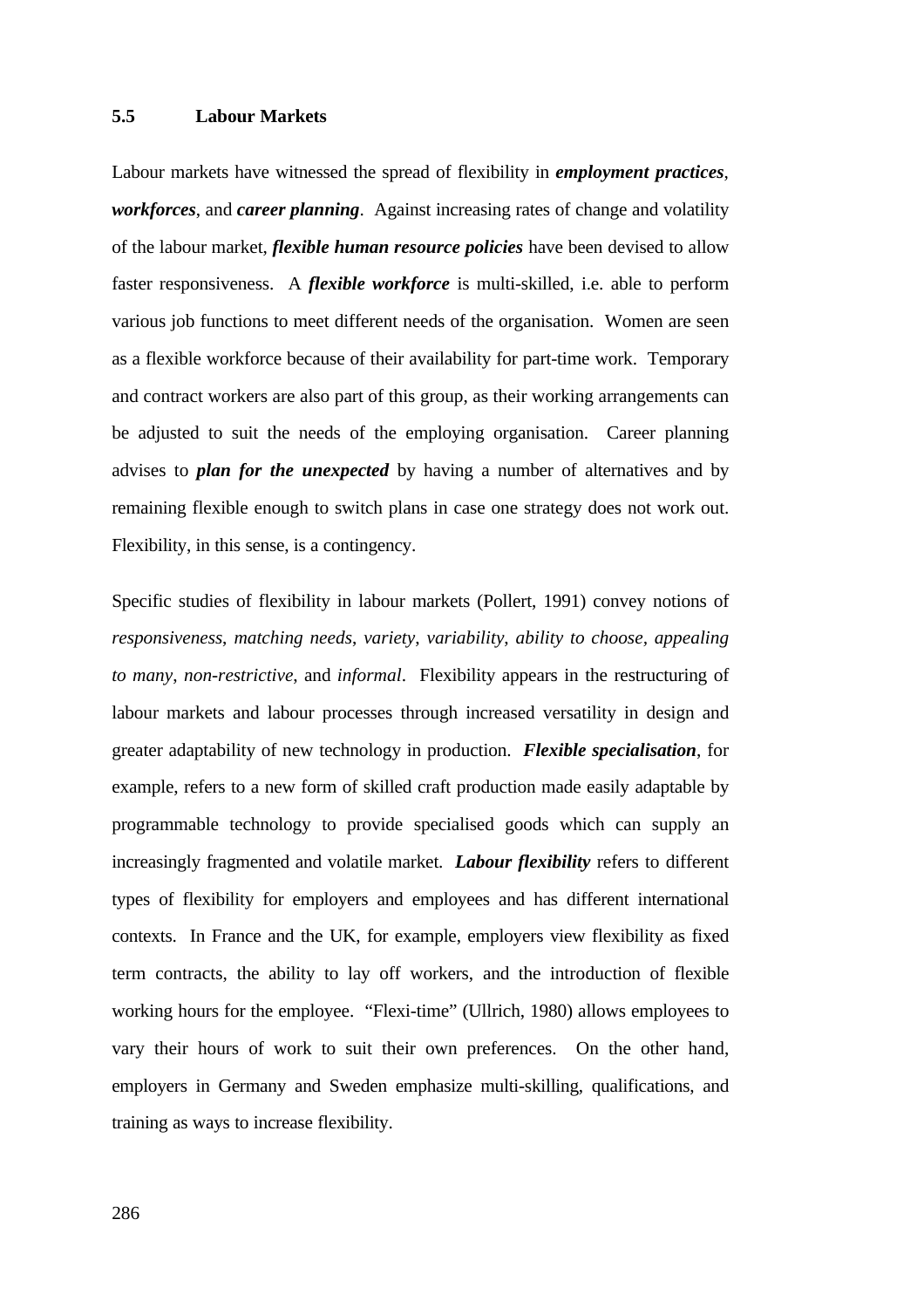Flexibility applies to both employees and employers. Atkinson (1985) identifies three kinds of flexibility that are sought by employers. 1) *Functional flexibility* refers to the smooth and quick deployment of employees between activities and tasks. Through multi-skilling and retraining, the same labour force may be redeployed to different job functions as required. 2) *Numerical flexibility* allows worked hours to be quickly, cheaply, and easily varied in line with short term changes in the demand for labour. [The author might have equally used the term *temporal flexibility*.] Contractual relationships govern the kinds of part-time, temporary, and contract arrangements. 3) *Financial flexibility* enables a firm to manipulate labour costs according to the state of supply and demand in the external labour market, thereby differentiating between performance-based pay and ratebased pay. Employees, on the other hand, desire two different kinds of flexibility (Atkinson, 1989): *enhanced mobility* in the firm and *transferability* of accrued benefits, status, and advantages between employers.

The term "flexibility" has been applied in contradictory contexts. On the one hand, flexible means *widely applicable or accommodating*. On the other hand, it also means *tailoring to specific needs*, i.e. matching individual requirements. These opposing connotations are united if flexibility is interpreted as *the potential to tailor to a wide range of specific needs***.**

#### **5.6 Technology / Information Systems / Telecommunications**

Flexible and open systems have the capacity to communicate with other types of technology protocols, i.e. they are responsive to other types of signals. Flexible network routing is intended to accommodate rapidly growing demands that materialise. On the other hand, an inflexible technology is slow and costly to adjust to unexpected events.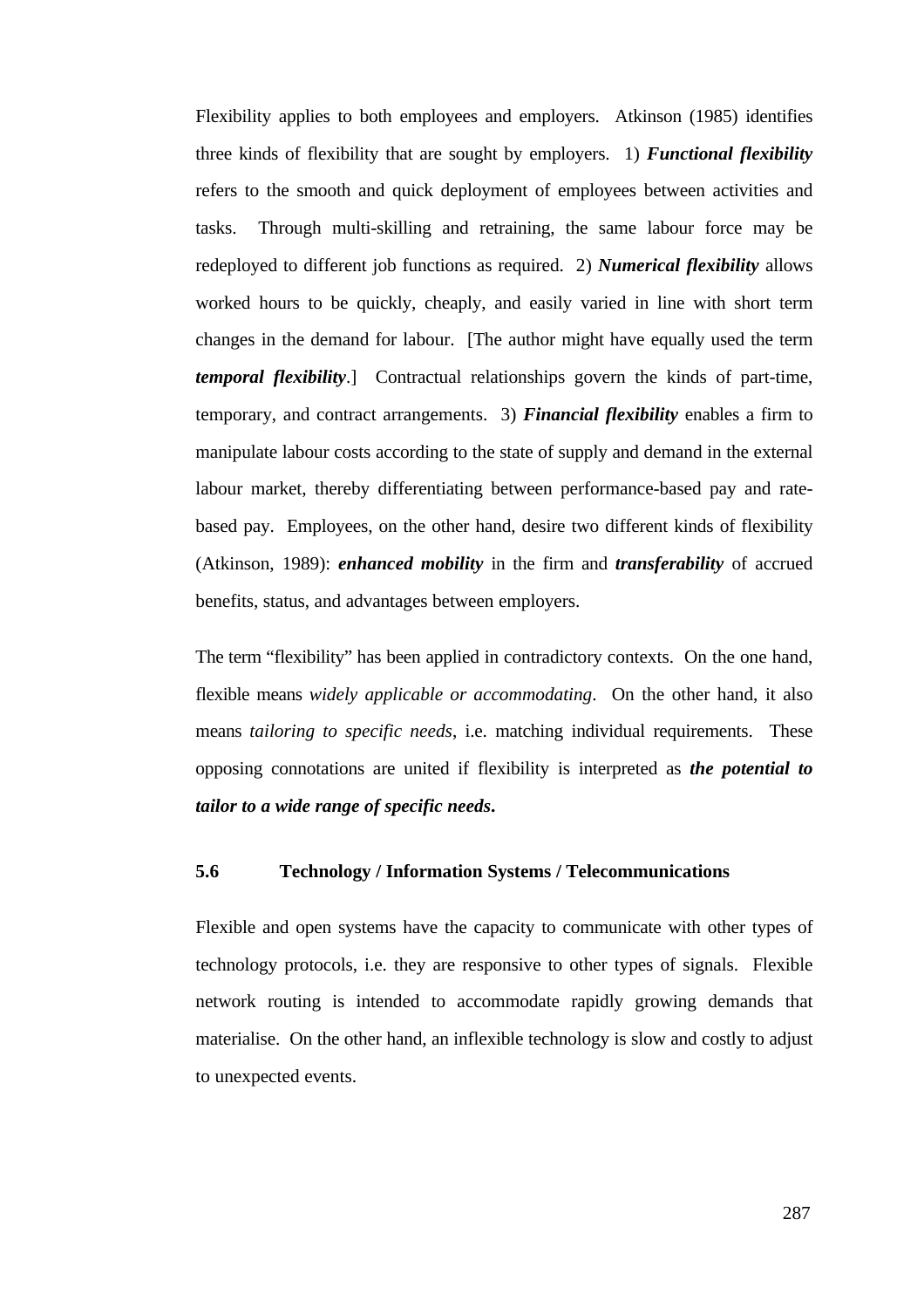In the design of effective decision support systems (DSS), Sprague and Carlson (1982) recognise four levels of flexibility (*changeable*, *modifiable*, *adaptable*,and *evolutionary*.) At the first level, the *flexibility to solve* enables the user to confront a problem in a flexible, personal, or creative way. At the second level, the *flexibility to modify* allows the configuration of a specific DSS to be modified so that it can handle a different or expanded set of problems. At the third level, the *flexibility to adapt* refers to the DSS-builder's ability to adapt to changes that are extensive in an incremental or staged fashion. The fourth and final level of flexibility applies to the long term view, that is, the *ability of the system to evolve* in response to changes in the basic nature of the technology on which the DSS is based.

## **5.7 Manufacturing**

The manufacturing sector has seen the greatest proliferation of definitions, classifications, and applications of flexibility. While *cost* predominated throughout most of the industrial era, followed by *quality* in the 1970's and 1980's, Chandra and Tombak (1992) observe that *flexibility* is now the dominant theme in the 1990's because of shorter product life cycles, more competitive markets, and the availability of new technologies known as Flexible Manufacturing Systems. Flexibility is no longer just desirable but vitally necessary, to the extent that it should be part of a competitive strategy (Slack, 1988). Supporting this, Carlsson (1989) argues that flexibility is as important as costs in determining international competitiveness. Recent surveys, e.g. Gerwin (1993), show firms' ranking of flexibility after productivity, delivery, and quality in importance for competitiveness.

In Flexible Manufacturing Systems (FMS), flexibility refers to relaxing the rigidity in scheduling with production volume which may be varied almost instantaneously. The flexibility of FMS, according to Hutchinson and Sinha (1989), provides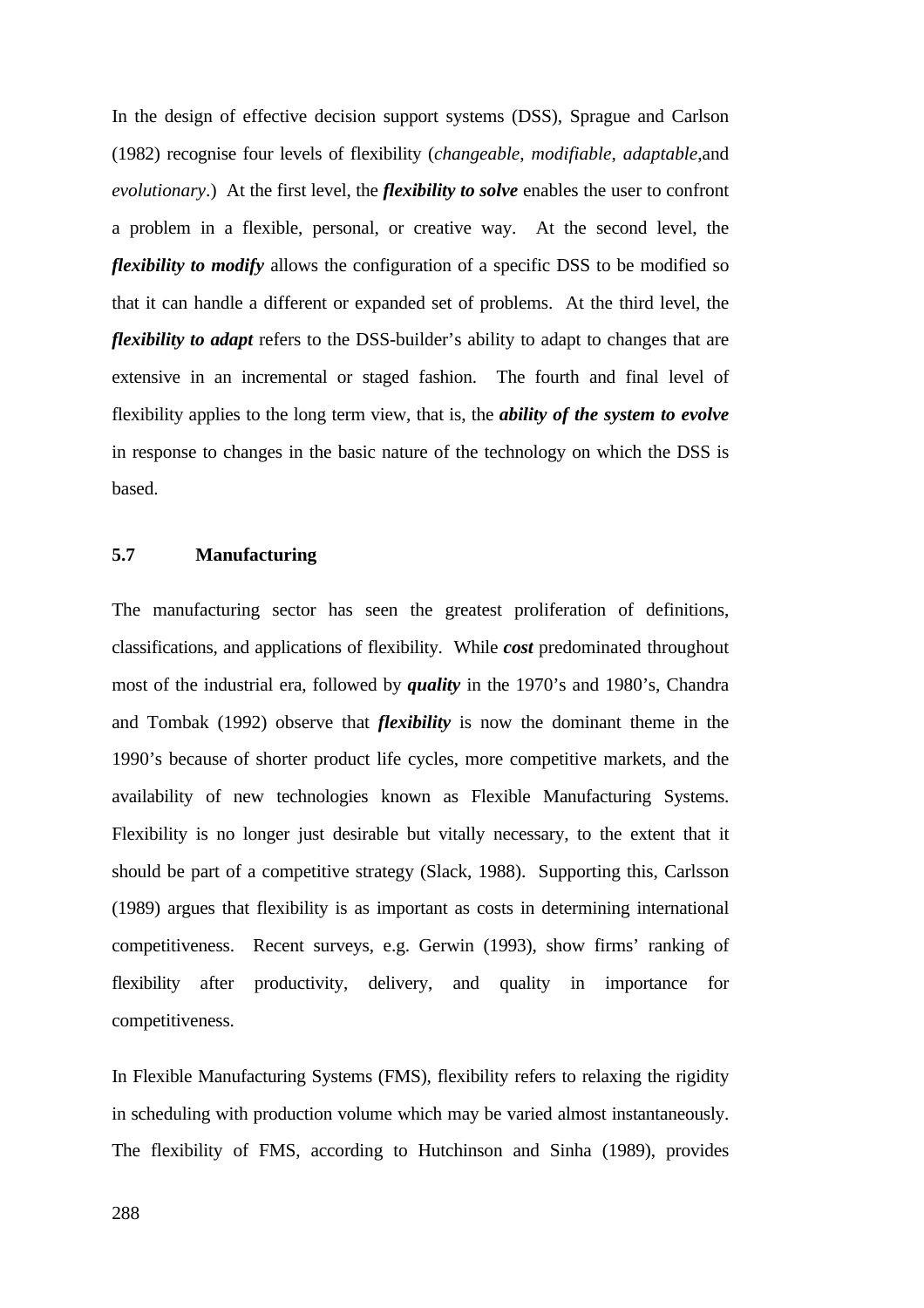economic advantages, such as the ability to rapidly introduce new parts and to change production mix to respond to short-run fluctuations. Flexible couplings give trouble-free service and can accommodate faults. Flexible or robust designs relate to survivability under all types of conditions.

The numerous interpretations of manufacturing, as listed below, have led some researchers to classify different types of flexibility and to develop conceptual frameworks to capture the essential dimensions. Slack (1983) says flexibility refers to how far and how easily you could change what you want to achieve, thus containing the dimensions of *range* and *ease*. Along the same lines, Kumar (1987) says that flexibility in action of an individual or system depends on the decision options or the choices available and on the freedom with which various choices can be made. Similarly, flexibility of a population with respect to a set of alternatives depends not only upon the number of alternatives but also on the extent to which the diversity of choice is determined by certain circumstances. Verter and Dincer (1992) define flexibility as *the ability of a system to cope with changes effectively***.** Gunasekaran et al (1993) define flexibility as *the ability of a manufacturing system to cope with changing environments***.**

Attempts at unifying manufacturing flexibility are superseded by new reviews, new definitions, and new applications, e.g. Sethi and Sethi (1990), Gupta and Goyal (1989), and Bernardo and Mohamed (1992). A unique, undisputed definition does not yet exist as the concept is manifested in different types of flexibility: operational flexibility, design flexibility, short term, long term, scheduling, job, mix, action, adaptation, adequacy, process, machine, expansion, volume, production, etc. The same term, e.g. *product mix flexibility*, often has different meanings, e.g. Slack (1983) defines it as *the ability to manufacture a particular mix of products within a minimum planning period*. Meanwhile, Gerwin (1982) defines product mix flexibility as *the ability to manufacture a mix of products simultaneously*.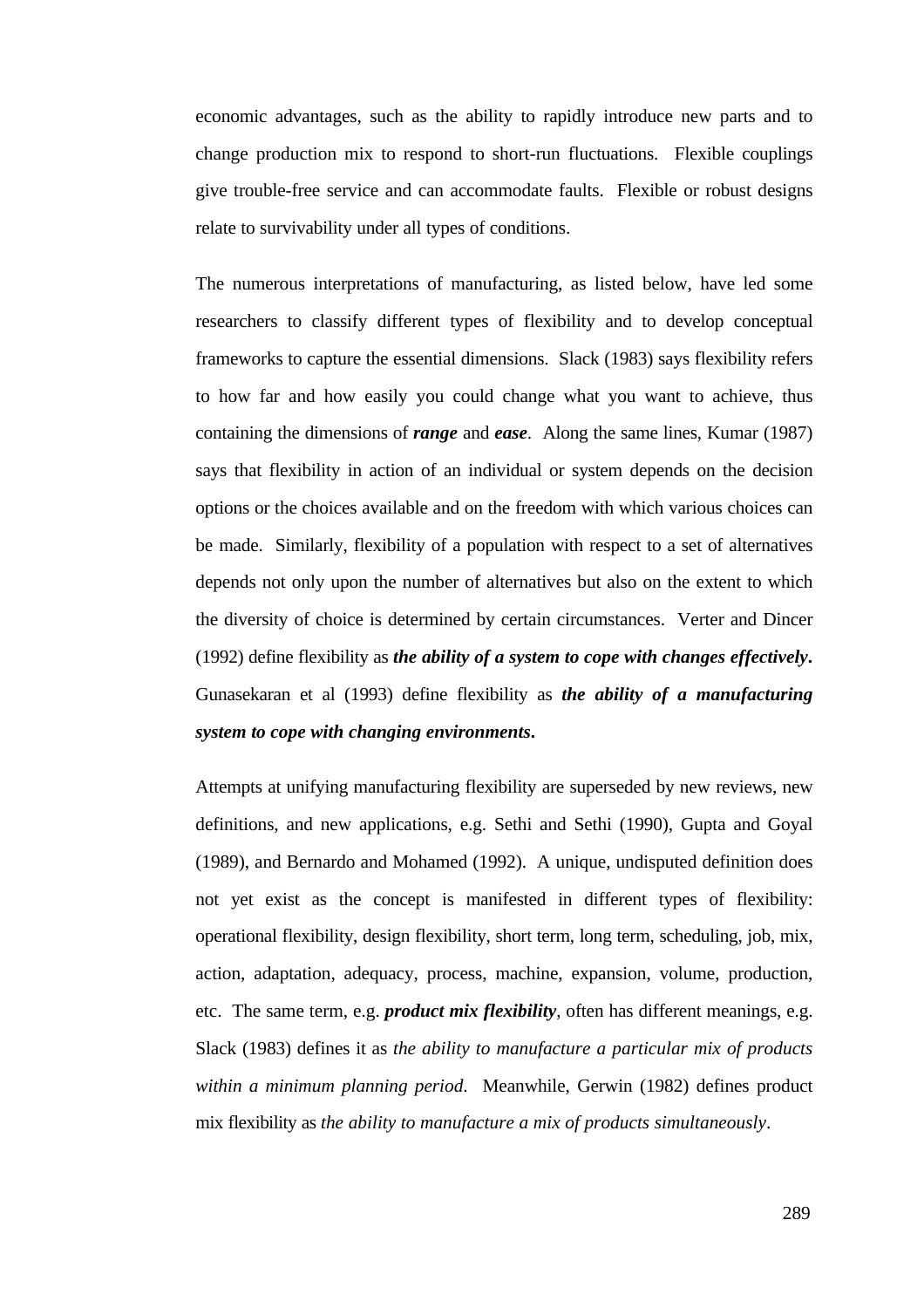### **5.8 Other Areas**

In other areas, flexibility communicates the same kind of *diversity*, *variety*, and *desirability*. *Flexible insurance policies* target a broad market because of their *specific tailor-made end-products*. The *resilience of ecological systems* (Holling, 1973) is a kind of flexibility maintained for *survival in a range of conditions*. *Flexibility of a production system*, as noted by Zelenovic (1982), is a measure of its capacity to *adapt to changing environmental conditions and process requirements*. Flexible production systems can therefore provide stable functioning of systems under the following conditions seen today: high rate of environmental changes, increasing international competition, and higher quality of technology innovations. In the field of counseling psychology, Anastasi (1990) sees diversity of viewpoints towards testing and assessment as leading to a more comprehensive and flexible model of counseling. In psychological terms, *a flexible person* is *open-minded and adaptable*, whereas an inflexible person is unable to deal with ambiguity and uncertainty.

### **5.9 Observations and Conclusions**

As apparent from this review, the literature on flexibility is rich with definitions, measures, and applications. Further analysis is required to resolve the confusion and clarify the following six points.

- 1) Research on flexibility is fragmented across many disciplines, which together point to the *versatility of its use* and also *a lack of consensus*. For example, manufacturing flexibility is poorly understood because different studies have emphasized *different aspects of flexibility* (Kumar, 1986).
- 2) Identical terms used in different studies do not necessarily have the same meaning. For example, *decision flexibility,* according to Heimann and Lusk (1976), is *an alternative criterion to the expectation model*, whereas Merkhofer (1977) defines it as *the availability of alternatives or the size of choice set for a decision*. Clearly, criterion and choice set are not the same.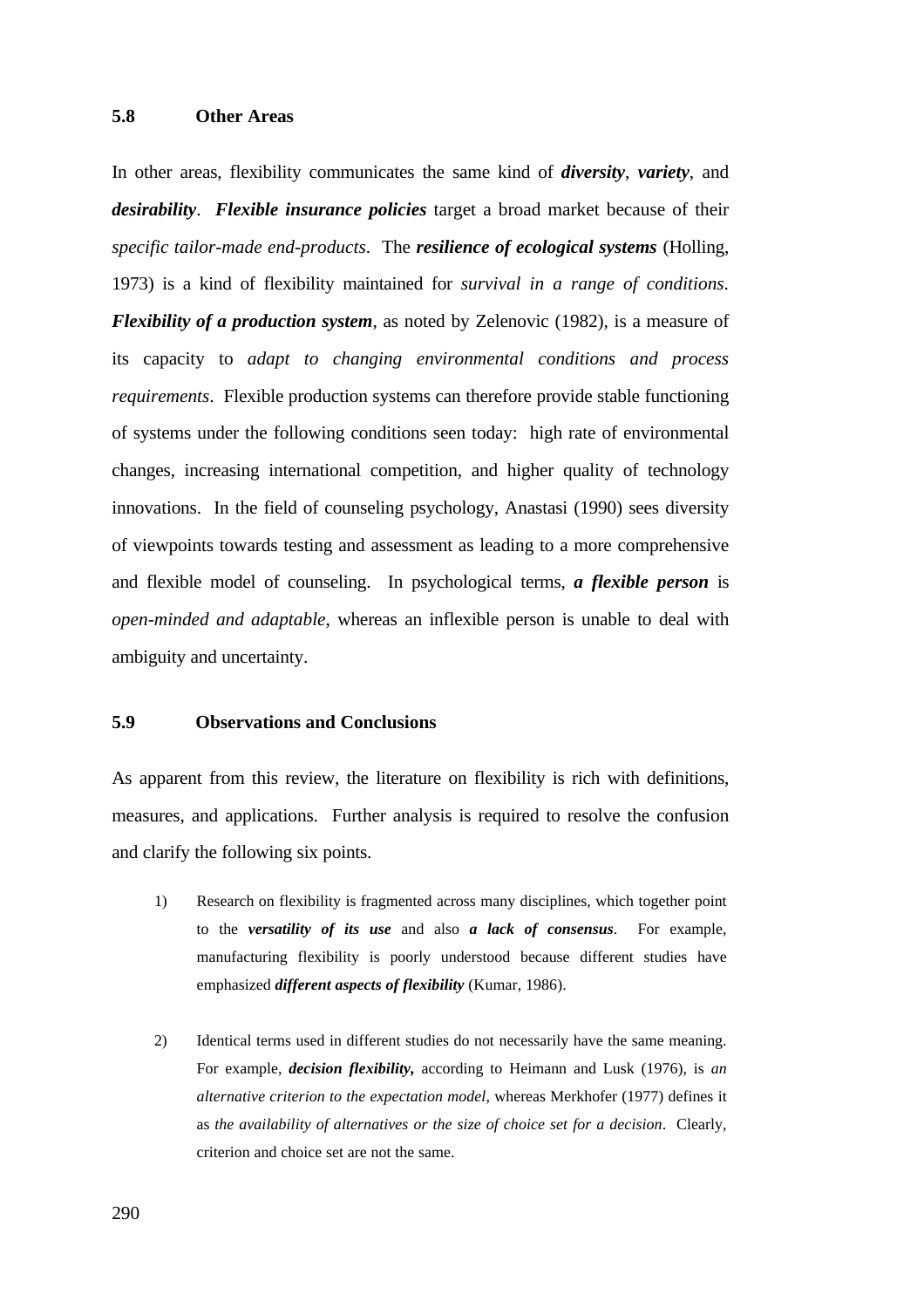- 3) The interpretations of flexibility are often confusing. For example, Mandelbaum (1978) considers *diversity* a source of flexibility, i.e. a way to achieve or increase flexibility. On the other hand, DeGroote (1994) says that flexibility is a *hedge against diversity*. Stirling (1994) says flexibility is a form of diversity, but at the Sizewell B public inquiry, diversity was largely regarded as a *hedge against uncertainty*.
- 4) In the extreme, the orthodoxy of flexibility has been criticised by Pollert (1991) as being an ideological fetish. In connection with labour markets, for example, it is ambiguous, multi-form, generic, confusing, and heavily value-laden.

Our intuitive understanding of flexibility is not confined to a single discipline but rather inferred from its uses in a range of disciplines. Previous studies of flexibility, notably Merkhofer (1975), Mandelbaum (1978), Eppink (1978), and Evans (1982), support the six main observations we make from this review.

- 1) *Flexibility along with other closely related words is widely used across different areas.* Although we have only reviewed the uses and definitions of flexibility in business-related fields, we can expect the notion of flexibility to exist everywhere. Table 5.1 lists the main uses of flexibility as covered in this review. It shows that flexibility is a characteristic of the product as well as the process, e.g. plan and planning, decision maker and decision making.
- 2) *Reference to flexibility has increased in the last two decades.* The word "flexibility" or "flexible" is used much more often today than it was a decade ago (ABI-INFORM, 1970 - 1994.) This is due both to new conditions under which flexibility is useful and new ways in which flexibility takes form. This review suggests that the increased reference to flexibility is partly due to the more competitive markets and uncertain environments as well as the greater availability of technological options and increased functionality of systems to meet these needs.
- 3) *It is more strongly advocated as a desirable property than a necessary one.* Flexibility, along with other related words, has been hailed a desirable property of a system, an organisation, a portfolio, a plan, and a process such as planning or decision making. It is advocated as a response to uncertainty as well as to competition, especially in new markets and unstable environments.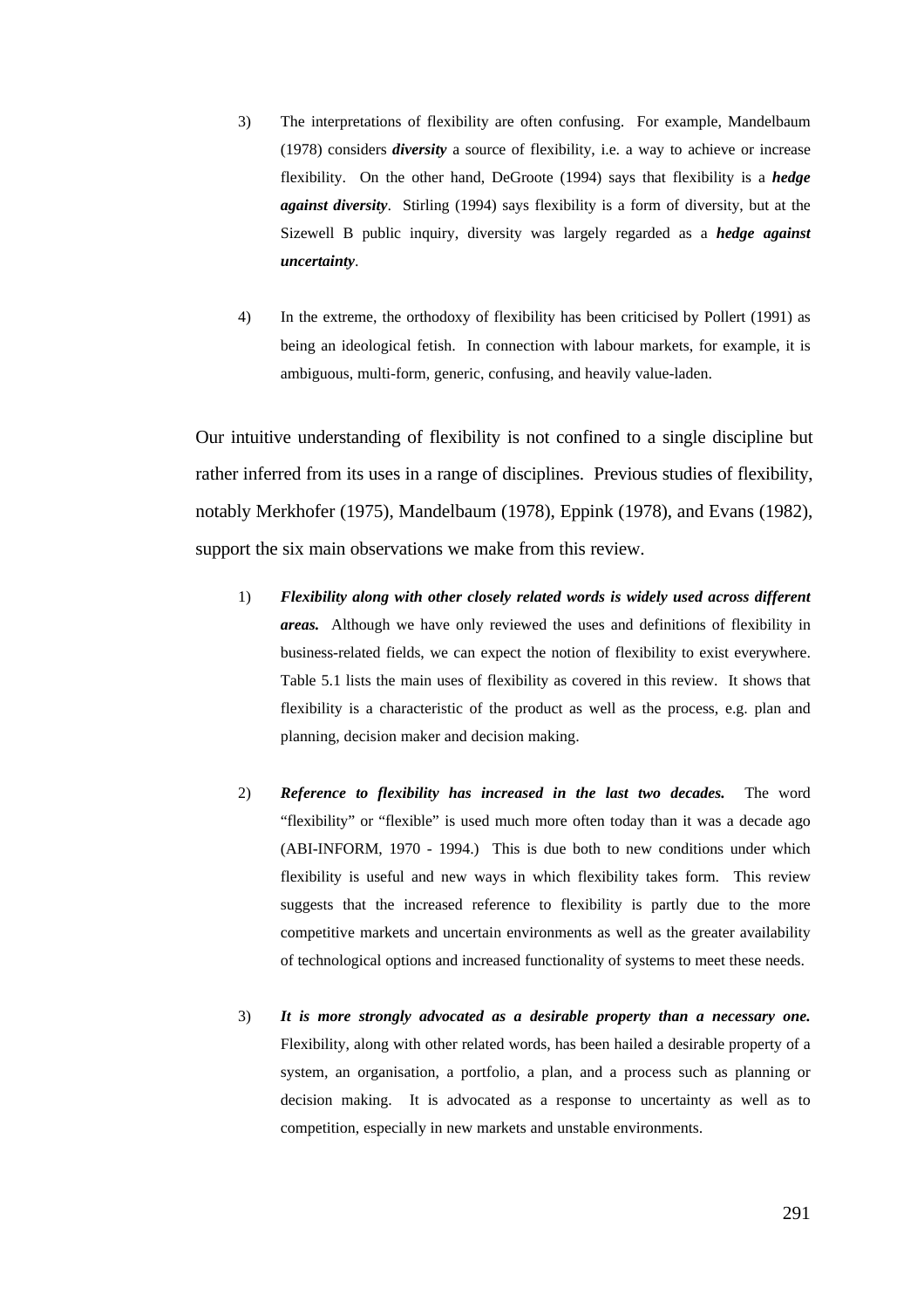- 4) *The concept implies having or offering an abundance as well as a variety of choices.* It is a way of coping with unavoidable uncertainty by having or offering many different choices or functions.
- 5) *It also conveys a responsiveness by active behaviour, i.e. reacting to change, as well as inactive behaviour, not having to react by tolerating change.*
- 6) *Flexibility seems to fill the gap between planned (intended) and actual outcomes*, especially in situations involving high cost, long lead time, and heavy commitments.

| Mention or use of<br>flexibility as<br>applied to<br>(column) in area<br>(row)  | energy,<br>electricity<br>supply        | eco-<br>nomics | corporate<br>planning,<br>business<br>strategy | labour<br>markets                             | informa-<br>tion and<br>telecom-<br>munica-<br>tion<br>systems | manu-<br>factur-<br>ing | other<br>areas            |
|---------------------------------------------------------------------------------|-----------------------------------------|----------------|------------------------------------------------|-----------------------------------------------|----------------------------------------------------------------|-------------------------|---------------------------|
| plan: planning,<br>planning strategy,<br>planning process,<br>planning approach | Y                                       |                | Y                                              | Y                                             |                                                                |                         |                           |
| decision maker:<br>firm, organisation                                           |                                         | Y              | Y                                              | Y                                             |                                                                |                         | person                    |
| system, structure,<br>plant                                                     | Y                                       | Y              | Y                                              | restruc-<br>turing<br>of<br>labour<br>markets | Y                                                              | Y                       | produc-<br>tion<br>system |
| decision, choice                                                                | Y                                       | Y              |                                                |                                               |                                                                |                         |                           |
| Others                                                                          | model,<br>portfolio,<br>capacity<br>mix |                |                                                | sche-<br>dule,<br>work-<br>force              |                                                                | design                  |                           |

#### **Table 5.1 Uses of Flexibility**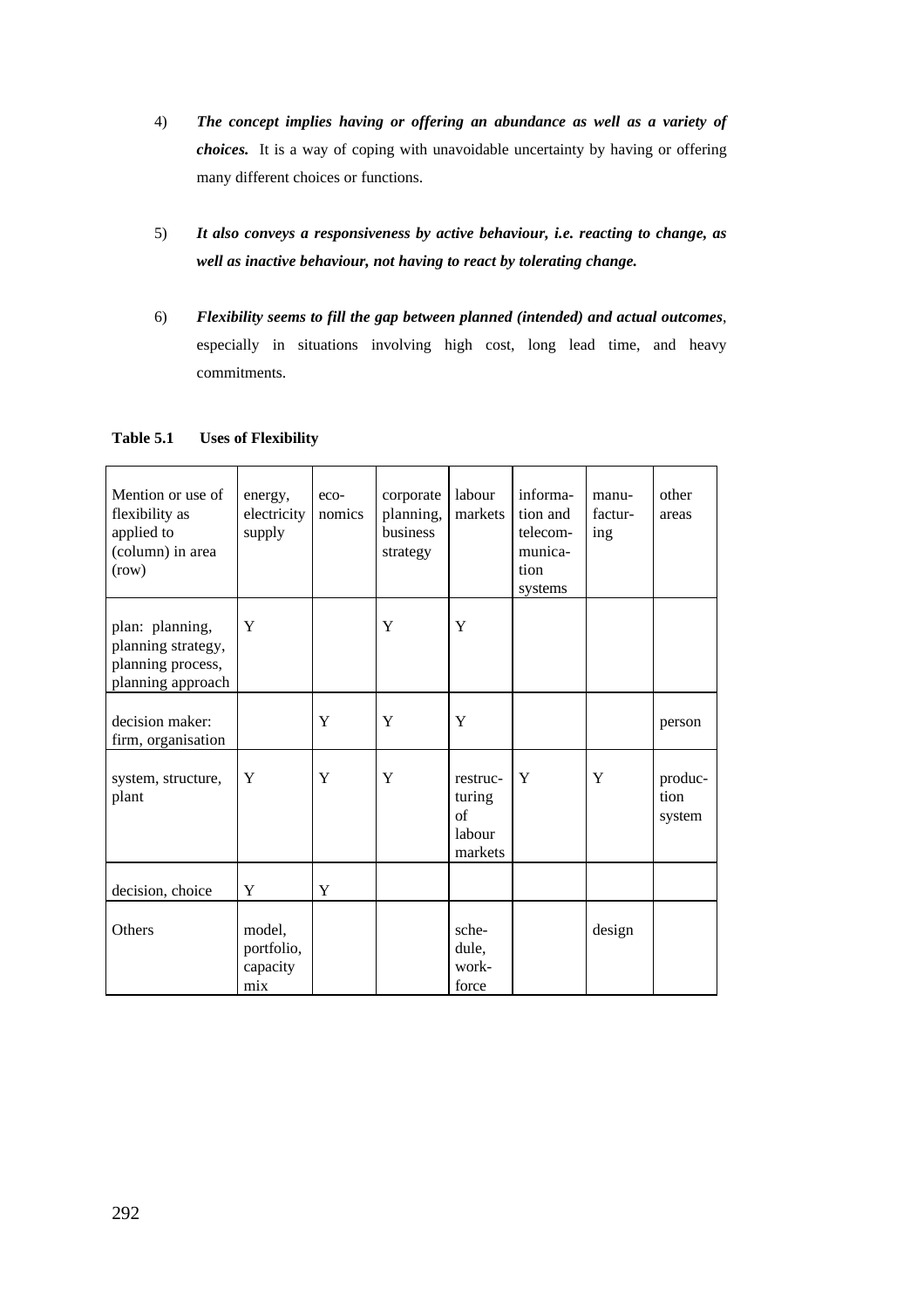Five immediate directions for further research arise from this review.

- 1) Several concepts are closely related, e.g. flexibility increases with increasing number of alternatives, diversity of choices, response to change, etc. These relationships suggest that flexibility may be a function of more established concepts. *How does flexibility relate to more established concepts?*
- 2) In all of the sectors reviewed, flexibility is advocated as desirable, albeit not without negative effects and provisioning costs. This begs the question, *is flexibility always desirable? Under which conditions is flexibility useful?* What happens when we have too much or too little flexibility? How much flexibility is enough?
- 3) If flexibility is not always desirable, this poses another question. Under what circumstances is it no longer desirable? Gerwin (1993) warns of the *downside of flexibility*, to which little, if any, attention has been given. For instance, excess amounts of flexibility, such as quick short-term responses to uncertainty, could lead to wasteful activities.
- 4) While a unique and formal definition may not yet exist, the manner in which it is used and promoted may help to elaborate the concept. By this, we mean *identifying necessary elements to define flexibility*, such as Eppink's (1978) designation of type, aspect, and components of flexibility.
- 5) To harness this concept for practical use, we need to know *how to operationalise and measure flexibility*.

In addition to the above, specific studies of flexibility have raised research questions that apply to our assimilation of the concept. Most of Mandelbaum's (1978) open research areas still hold today. For example, problems of continuous action space make the range aspect of flexibility difficult to measure. Practical development of flexibility attributes and implications of their use are required, thus highlighting a need to tie together the practical and theoretical aspects. Mandelbaum also suggested using stochastic dynamic programming to study flexibility in traditional multi-period stochastic models. Subsequently, Kulatilaka